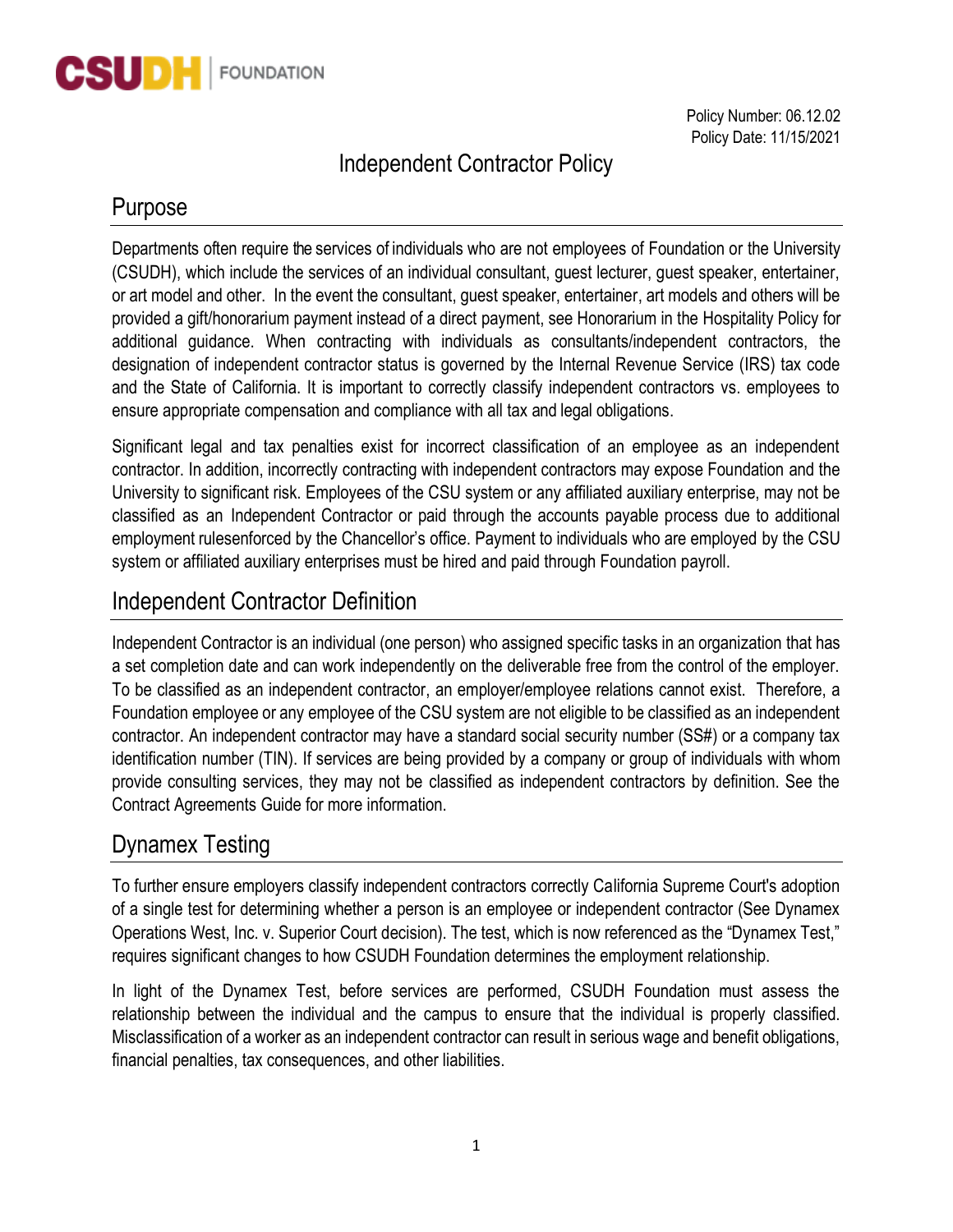## Dynamex Testing Continued

The court ruled that establishing such a classification can be best determined by the "ABC Test" as set forth below:

- A. The worker is free from the control and direction of the hiring entity in connection with the performance of the work, both under the contract and in the actual performance of the work.
- B. The worker performs work that is outside the usual course of the hiring entity's business.
- C. The worker is customarily engaged in an independently established trade, occupation, or business of the same nature as the work performed.

**ALL THREE ABC TEST CRITERIA MUST BE MET TO BE PAID AS AN INDEPENDENT CONTRACTOR**. Otherwise, the worker must be hired as an employee per the State of California Supreme Court *Dynamex Operations West* decision regardless of if the IRS 20 Factors have been met, and must paid wages via payroll.

Foundation Human Resources will review all Independent Contractor requests and apply the ABC testing criteria to determine if the individual is classified correctly prior to commencement of work. After completion of the testing, departments will be notified if the request has been approved or denied. Failure to obtain prior approval may delay payments.

#### Working with Minors

Independent Contractors working in direct contact with minors are required to submit evidence of a Live Scan clearance. If a Live Scan clearance is not available, independent contractors may be required to submit to a Live Scan background check through Foundation.

#### Insurance Requirements

Independent Contractor engagements with an expense of 10K or more must agree to maintain general liability coverage (or a program of self-insurance), comprehensive or commercial, with minimum limits of at least \$1,000,000 per occurrence, \$2,000,000 general aggregate, and workers compensation as required by law (workers compensation is only required for contractors who hire employees to assist with the job). Such coverage must be obtained from a carrier rated at least A: VII or better by AM Best.

In the event the contractor is working with or will have access to minors, the Independent Contractor must agree to maintain general liability coverage (or a program of self-insurance), comprehensive or commercial form, regardless of the expense threshold, with minimum limits of at least \$1,000,000 per occurrence, \$3,000,000 general aggregate, and workers compensation as required by law (workers compensation is only required for contractors who hires employees to assist with the job).